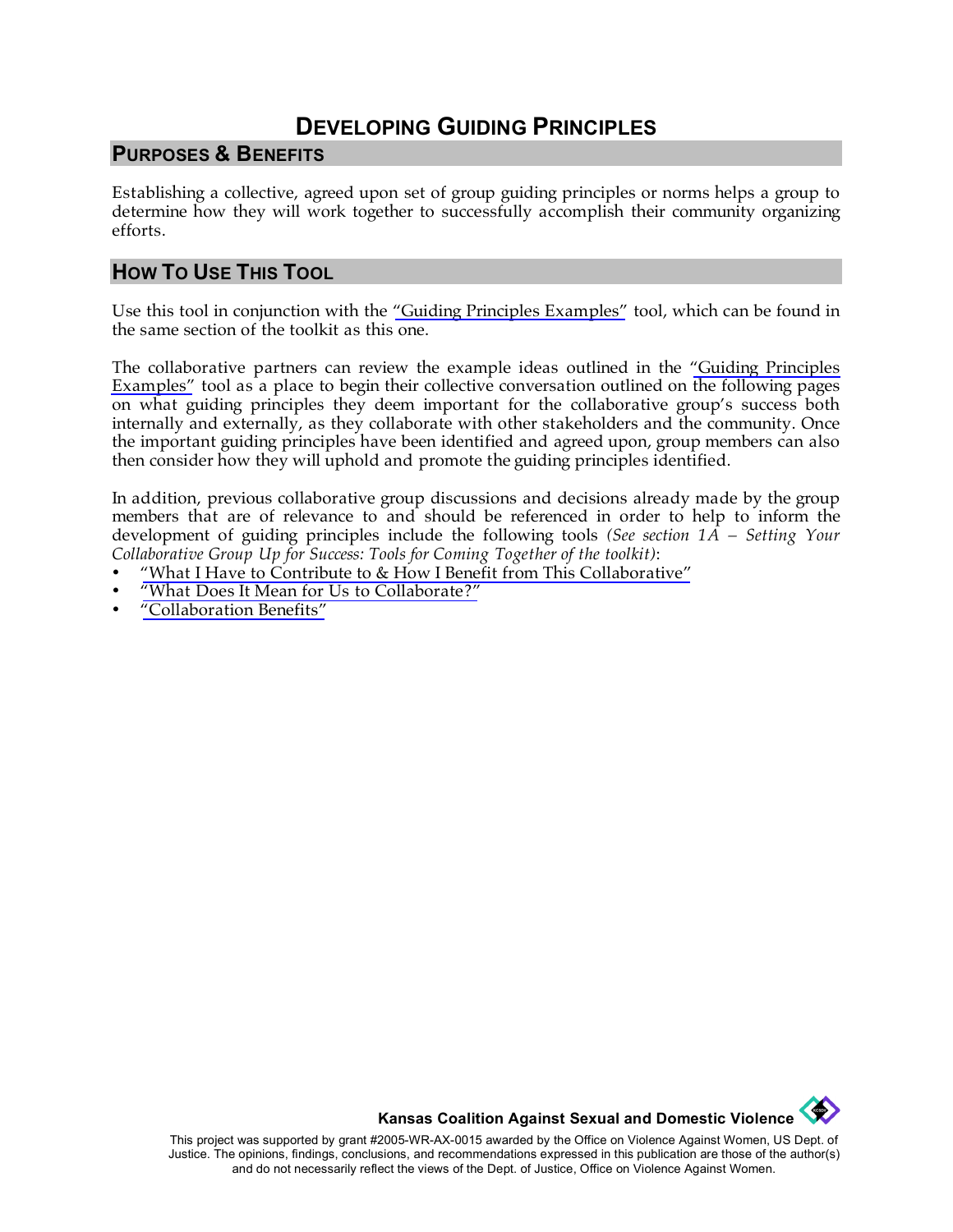#### **GUIDING PRINCIPLES**

Guiding principles identify how a group agrees to work:

- together internally
- with other stakeholders
- the larger community

Guiding principles also identify how collaborative group members will uphold and promote the identified and agreed upon guiding principles.

#### **Guiding Principles Examples**

See the ["Guiding Principles Examples"](http://www.kcsdv.org/toolkit/commorgtoolkit.html#GuidingPrinciples) tool that can be found in the same section of the toolkit as this tool for examples of common guiding principles of collaborative groups.

## **Guiding Principles**

- Communicate what makes your collaborative group unique.
- Are a useful tool when considering prior action and assessing, "Are we staying true to our guiding principles?"
- Are often absent from strategic planning documents, as they inform how the group works together but not directly what they group's work consists of, which is the purpose of a strategic plan.
- May be included as an "addendum" to the collaborative group's vision and mission statements.

**Kansas Coalition Against Sexual and Domestic Violence** 

This project was supported by grant #2005-WR-AX-0015 awarded by the Office on Violence Against Women, US Dept. of Justice. The opinions, findings, conclusions, and recommendations expressed in this publication are those of the author(s) and do not necessarily reflect the views of the Dept. of Justice, Office on Violence Against Women.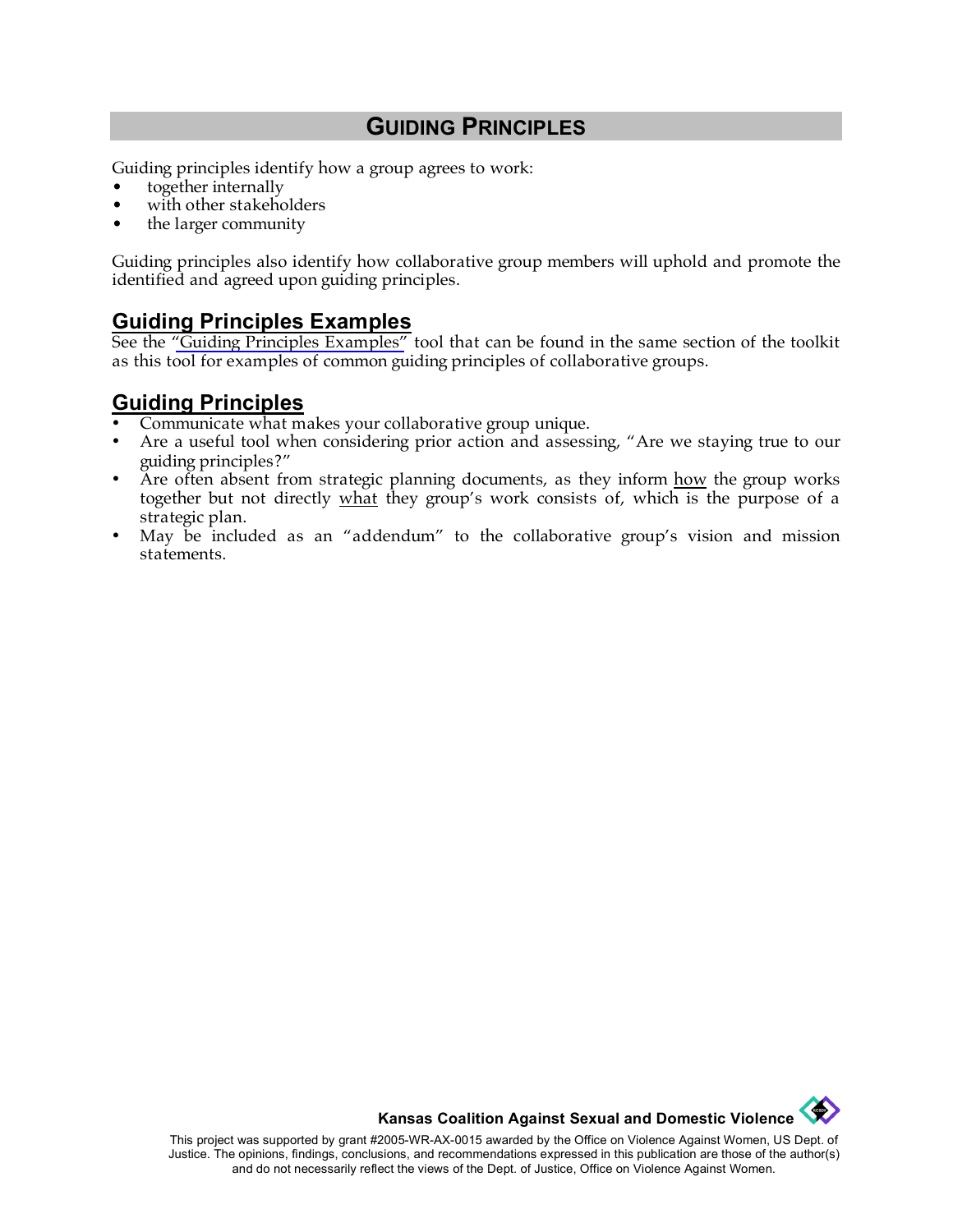# **DEVELOPING GUIDING PRINCIPLES EXERCISE**

## **Step 1:**

As a full group, review:

- The example guiding principles in the companion tool document ["Guiding Principles](http://www.kcsdv.org/toolkit/commorgtoolkit.html#GuidingPrinciples)  [Examples"](http://www.kcsdv.org/toolkit/commorgtoolkit.html#GuidingPrinciples)
- The group's previous work that will help to inform the development of guiding principles, including:
	- o ["What I Have to Contribute to & How I Benefit from This Collaborative"](http://www.kcsdv.org/toolkit/commorgtoolkit.html#ContributeandBenefit)
	- o ["What Does It Mean for Us to Collaborate?"](http://www.kcsdv.org/toolkit/commorgtoolkit.html#Collaborate)
	- o ["Collaboration Benefits"](http://www.kcsdv.org/toolkit/commorgtoolkit.html#CollaborationBenefits)

#### **Step 2:**

Each group member take a few minutes working individually to provide answers to the questions at the top of the table below from their personal perspective. Be sure to separate the answers by the categories listed in the left-hand column of the table.

|                                                     | Clarify your collaborative group's<br>important guiding principles:<br>What are the values, beliefs, and/or<br>guiding principles that should guide our<br>work together and we will promote?<br>How are we going to work together? | Identify the practical impact(s):<br>What are the things we can do related to<br>upholding and promoting the guiding<br>principles identified? |
|-----------------------------------------------------|-------------------------------------------------------------------------------------------------------------------------------------------------------------------------------------------------------------------------------------|------------------------------------------------------------------------------------------------------------------------------------------------|
| As a Core Collaborative<br>Group                    |                                                                                                                                                                                                                                     |                                                                                                                                                |
| As we Collaborate with<br><b>Other Stakeholders</b> |                                                                                                                                                                                                                                     |                                                                                                                                                |
| As we Collaborate with the<br><b>Community</b>      |                                                                                                                                                                                                                                     |                                                                                                                                                |